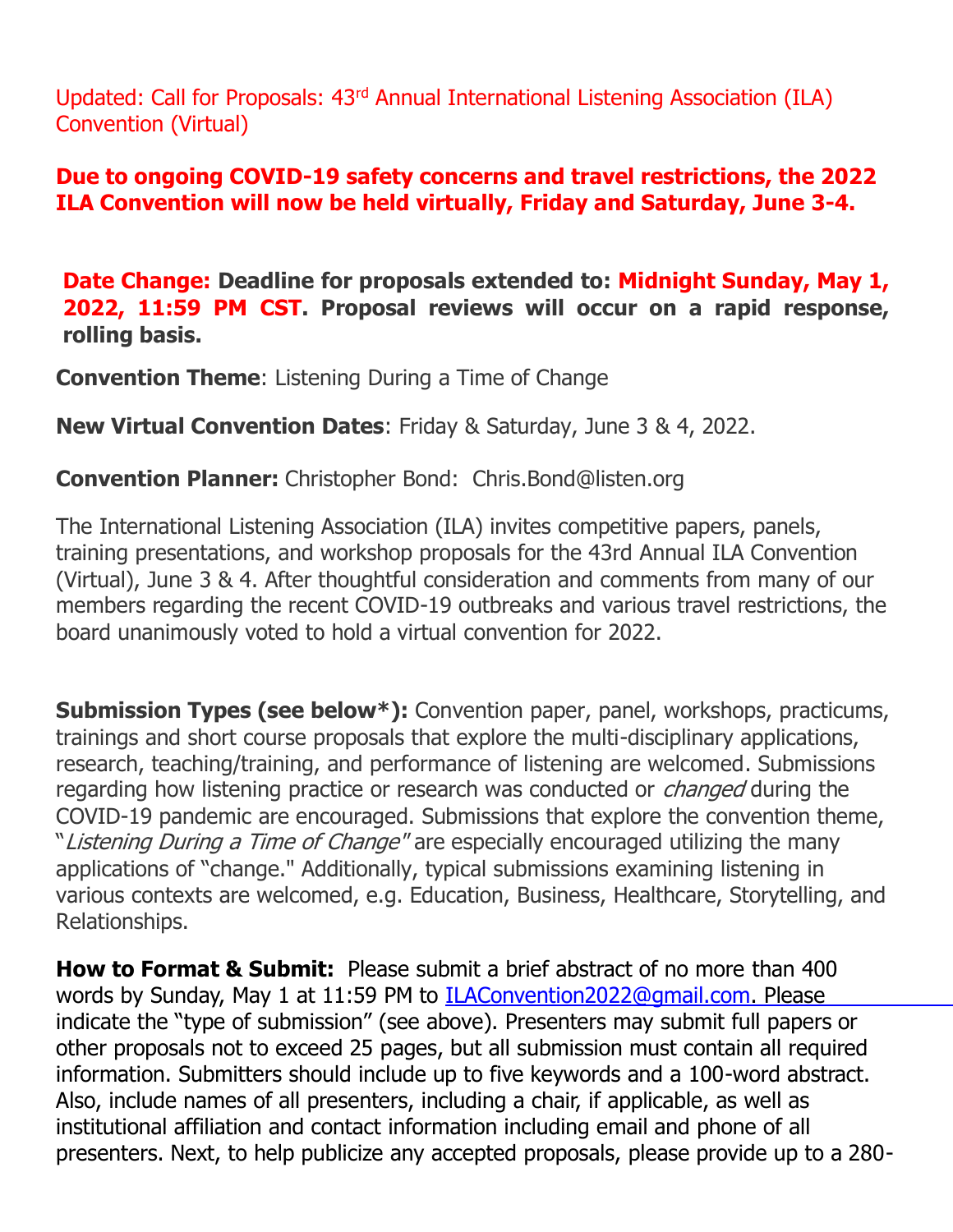character tweet to be associated with your presentation. For assistance in constructing a tweet, please see the following website: [https://charactercounter.com/twitter.](https://charactercounter.com/twitter) **Please see detailed instructions below.\***

**Previous Submitters:** Due to the new convention format, if you previously submitted a proposal, please resubmit with the above required information to [ILAConvention2022@gmail.com](mailto:ILAConvention2022@gmail.com)

**Other Information**: Acceptance notifications will be conducted on a rapid response, rolling basis. Please use only MS Word Files and only send proposals to [ILAConvention2022@listen.org](mailto:ILAConvention2022@listen.org)

**In order to make more convention programming available online, up to six presenters will be specially recognized to present an Encore/Spotlight Presentation of their program via Zoom later in the year. These presentations will be voted upon after the virtual convention.** 

 **Reconnection Groups:** Since ILA has not held a traditional convention since 2019, the 2022 convention will include virtual "listening reconnection" groups for our attendees. These groups can center around a theme or activity and will be facilitated by an ILA member. More information about these reconnection groups will be provided.

**Venue**: The convention will be held virtually utilizing Zoom. More details on how to access, present and participate will be provided in early May.

## **\*Submission Format Guidelines:**

Submissions are automatically entered into the convention's top paper award, and/or the top student paper award. Only completed submissions are considered for awards. **All presenters are required to register for the convention and pay the convention fee.** ILA members receive discounted convention fees. Only registered convention participants may attend sessions. For more information, visit the ILA convention website under the NEWS and CONVENTION tab.

**Convention Theme:** Listening During a Time of Change

Format to include on a Word Document (.doc or .docx) and attach to an email.

**1. Proposal Title**

**2. Keywords (up to five)**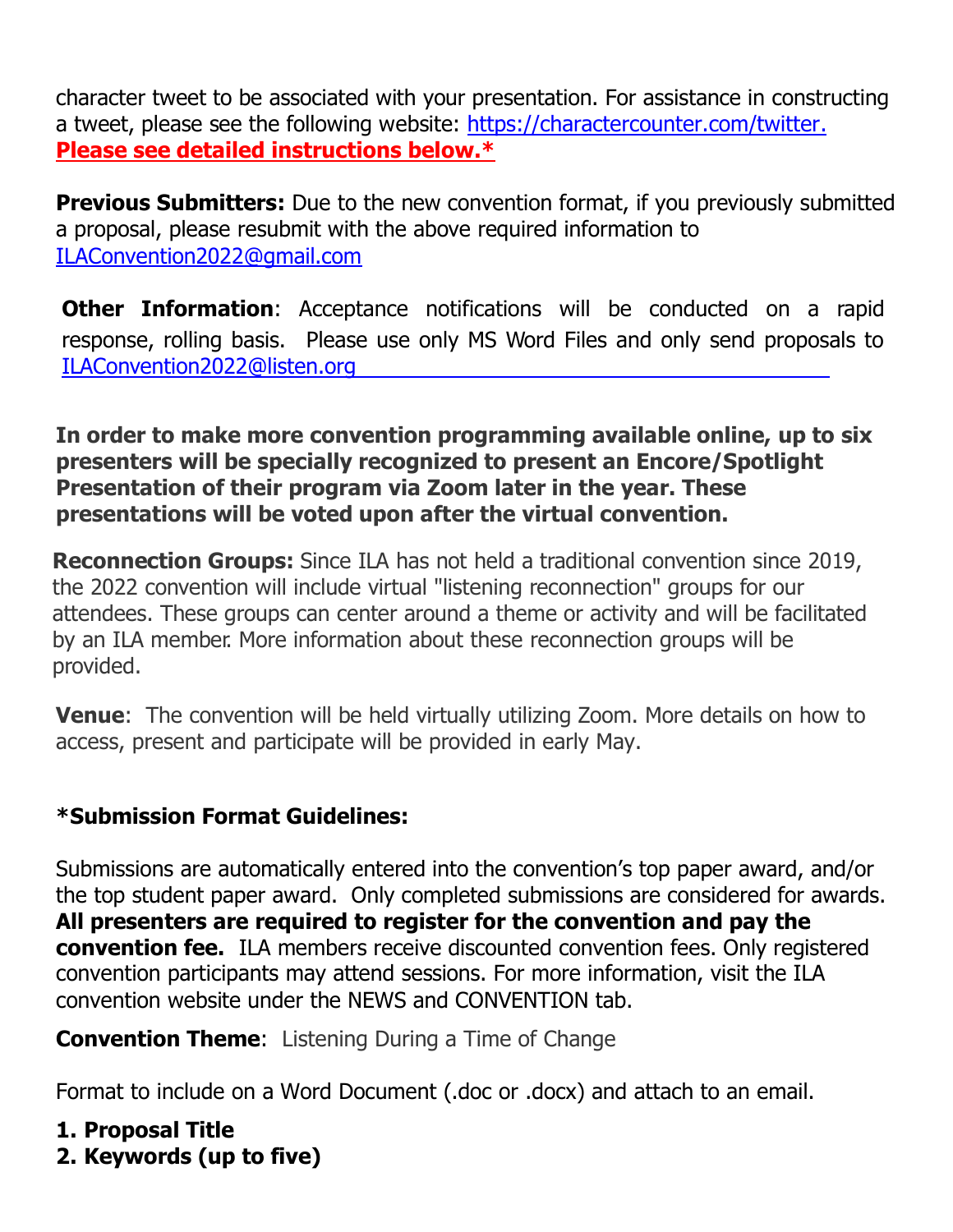- **3. Presenter(s) information. Please list complete contact information for each presenter including name, phone, email, address, and affiliation. Please label any students and the main contact person. Programs may have a chair. If included, please label.**
- **4. Formatted Tweet including any presenters Twitter handles. For assistance see:** <https://charactercounter.com/twitter>

## **5. Convention Program Abstract**:

Please include a brief program abstract of about 100 words. Also, include the presenter(s) names of how you would like them listed.

Example: Ever wonder what words junior high students listen to the most? Come listen to @Jnanton123 and @DrThe93 at #ILA2022 discuss their research regarding trigger words of COVID-19 warnings and protocols.

**6. Type of Proposal & time requested**: Convention paper, panel, workshops, trainings, practicums or short course proposals

#### **Times**:

Paper & Discussion panels should be organized with 2-4 speakers to fit within a **50-minute time period**. It is recommended that all panels include a moderator/chair. Paper panels may also **wish** to include a respondent. **Note**: Workshops, short courses, training practicums, etc. may request a time slot of **75 minutes**. Individual papers may be submitted without a time request. If selected, these papers will be included into a paper panel.

#### **Types:**

**Papers (abstract only or full paper of no more than 25 pages, excluding bibliography**): If you are submitting a paper, you may choose to submit the entire paper or just an abstract, up to 400 words. If submitting a full paper, a 400 word abstract must be included. If submitting a solo paper, you may be included into a paper panel within similar topic area.

#### **Panels:**

All panel types should include up to 400 word abstract/description that details the purpose and rationale of your panel. Discussion panels should include 2-4 speakers presenting different perspectives of the primary subject as well as a Moderator/Chair to introduce the speakers and direct questions from the audience. Paper panel descriptions should include the title and a brief abstract of each individual paper and should include a Moderator/Chair. The inclusion of a respondent is encouraged. Please